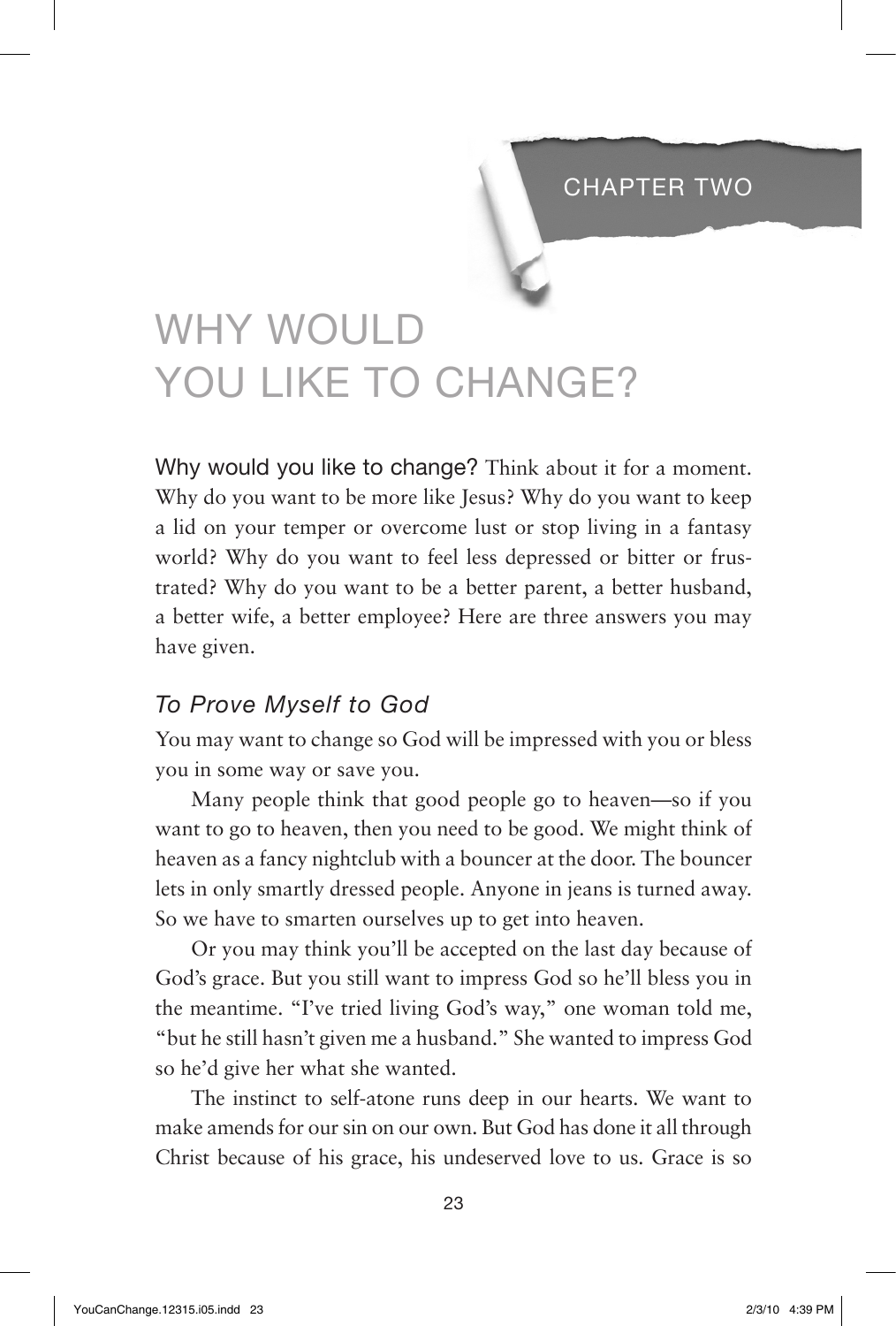simple to understand and yet so hard to grasp. It's not its complexity that makes it difficult. The problem is that we seem to be hard-wired to think we must do something to make God favorably disposed toward us. We want to take the credit. But all the time God is saying, "In my love I gave my Son for you. He's done everything needed to secure my blessing. I love you as you are, and I accept you in him." God can't love you more than he does now, no matter how much you change your life. And God won't love you less than he does now, no matter what a mess you make of your life. "God shows his love for us in that *while we were still sinners*, Christ died for us" (Romans 5:8).

# *To Prove Myself to Other People*

This is often the reason I want to change: I want people to be impressed by me. We may want to fit in or win approval. We certainly don't want people finding out what we're like inside. We wear a mask to hide our real selves. Wearing the mask can be a great strain; it's like acting a role all the time. But we dare not let people see us as we really are.

One of the problems with trying to prove ourselves to other people is that they set the standard. Their standards may be ungodly, but we adopt their behavior to fit in. Or their standards may be godly, but we're living in obedience to people rather than in obedience to God. Often what happens is that we settle for living like other people even when that falls short of living like Jesus. Or we measure ourselves against other people and decide we're more righteous. We may point the finger at others' faults so we can feel better about ourselves.

Instead we should be comparing ourselves to Jesus, finding we fall a long way short of God's standards and discovering that we desperately need a Savior.

# *To Prove Myself to Myself*

Another common reason why we want to change is so we can feel good about ourselves. When we mess up, we feel the shame of our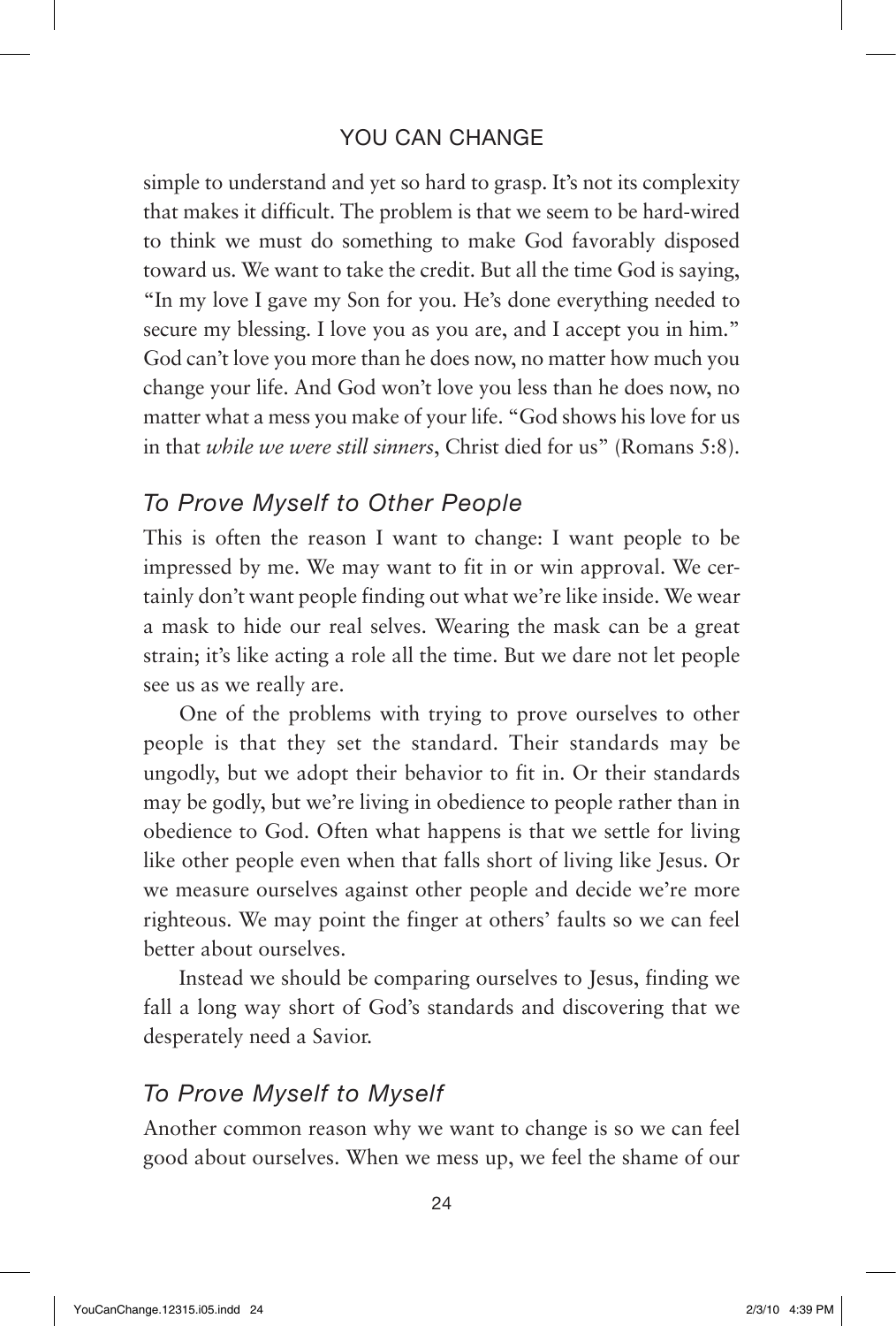sin. So we want to put things right. We want to think of ourselves as a "former user of porn" rather than a "porn addict." We want to say, "I used to have a problem with anger" rather than "I have a problem with anger." So when we mess up, our primary concern is that we can't think of ourselves as "a former sinner." We can't feel good about ourselves until we've put some distance between ourselves and our last "big sin." For us, sin has become first and foremost sin against ourselves. If I sin, then I've let myself down. What I feel when I sin is the offense against me and my self-esteem, not the offense against God.

# *Justified by Grace*

What's wrong with wanting to change so we can prove ourselves to God or people or ourselves? It doesn't work. We might fool other people for a while. We might even fool ourselves. But we can never change enough to impress God. And here's the reason: trying to impress God, others, or ourselves puts *us* at the center of our change project. It makes change all about *my* looking good. It is done for *my* glory. And that's pretty much the definition of sin. Sin is living for my glory instead of God's. Sin is living life my way, for me, instead of living life God's way, for God. Often that means rejecting God as Lord and wanting to be our own lord, but it can also involve rejecting God as Savior and wanting to be our own savior. Pharisees do good works and repent of bad works. But gospel repentance includes repenting of good works done for wrong reasons. We need to repent of trying to be our own savior. Theologian John Gerstner says, "The thing that really separates us from God is not so much our sin, but our damnable good works."1

Deep down in all of us there is a tendency to want to prove ourselves, to base our worth on what we do. Religious people do this, but so do most non-religious people. They do a secular version in which their identity is based on performance. I feel good about myself because I'm a success at work or because I dress to impress or because I'm a great performer in bed.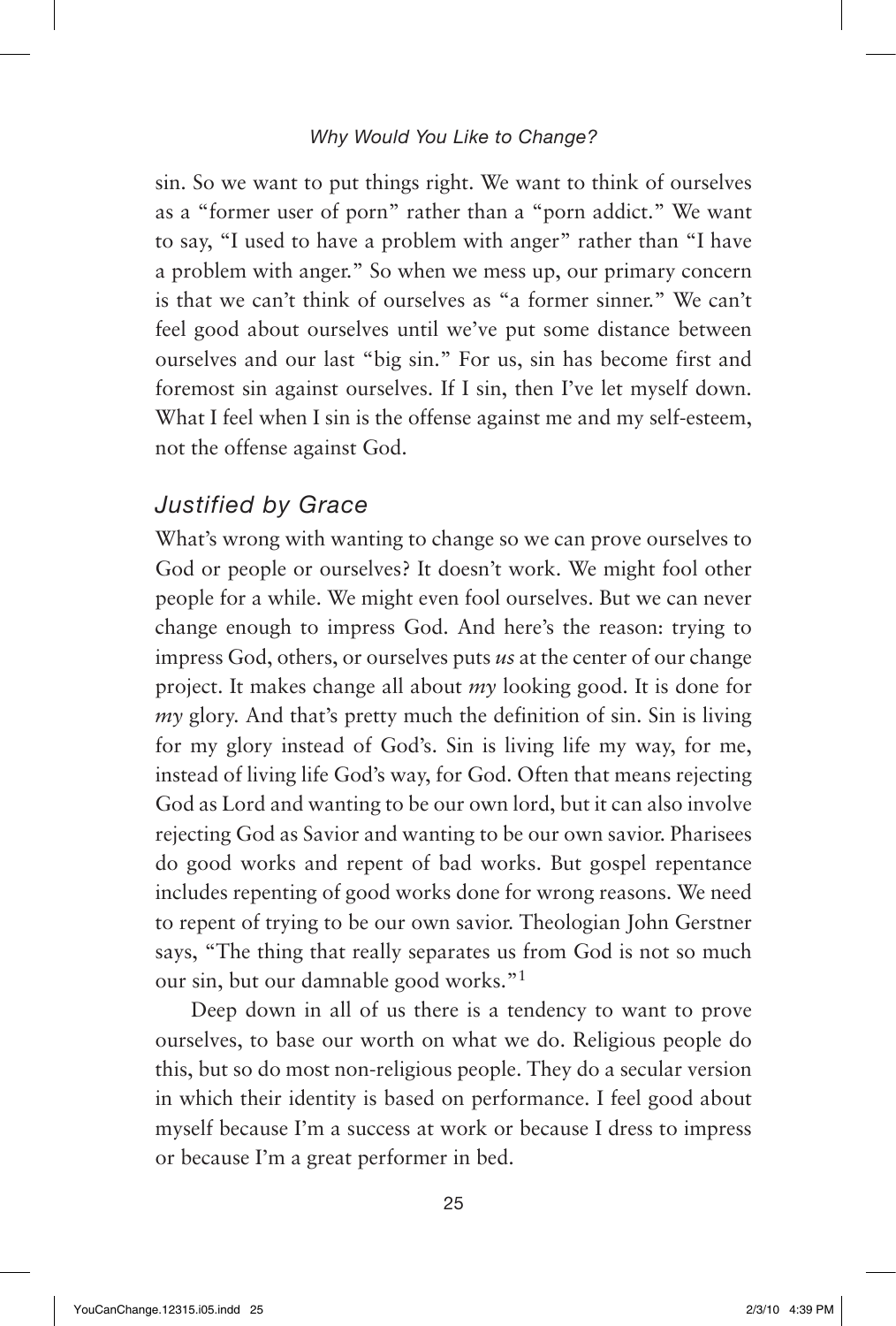As Christians, we also slip back constantly into trying to be our own savior. At the end of the Sermon on the Mount Jesus presents us with two choices, two roads, two foundations for life (Matthew 7:13–27). We might suppose the choice is between a good life and a bad life. But when you look back over the Sermon, that's not what you see. The alternative life that Jesus rejects is a good life lived for the wrong reasons. He rejects the "righteousness . . . of the scribes and Pharisees" (5:20). They think they're righteous for God, but really they're doing it for themselves (7:21–23)—"that they may be seen by others" or to manipulate God (6:1–8). Their righteousness doesn't come from the heart (5:21–48). So the options Jesus presents are self-righteousness and poverty of spirit (5:3, 20).

Another word for proving ourselves is *justify*. We want to justify ourselves—to demonstrate we're worthy of God or respectable in the eyes of other people. But we're justified only through faith in what Christ has done. When you feel the desire to prove yourself, remember you're right with God in Christ. You can't do anything to make yourself more acceptable to God than you already are. You don't need to worry whether people are impressed by you because you're already justified or vindicated by God. And what makes you feel good is not what you've done, but what Christ has done for you. Your identity isn't dependent on your change. You're a child of the heavenly King.

To some who were confident of their own righteousness and looked down on everybody else, Jesus told this parable:

Two men went up into the temple to pray, one a Pharisee and the other a tax collector. The Pharisee, standing by himself, prayed thus: "God, I thank you that I am not like other men, extortioners, unjust, adulterers, or even like this tax collector. I fast twice a week; I give tithes of all that I get."

But the tax collector, standing far off, would not even lift up his eyes to heaven, but beat his breast, saying, "God, be merciful to me, a sinner!"

I tell you, this man went down to his house justified, rather than the other. For everyone who exalts himself will be humbled, but the one who humbles himself will be exalted. (Luke 18:9–14)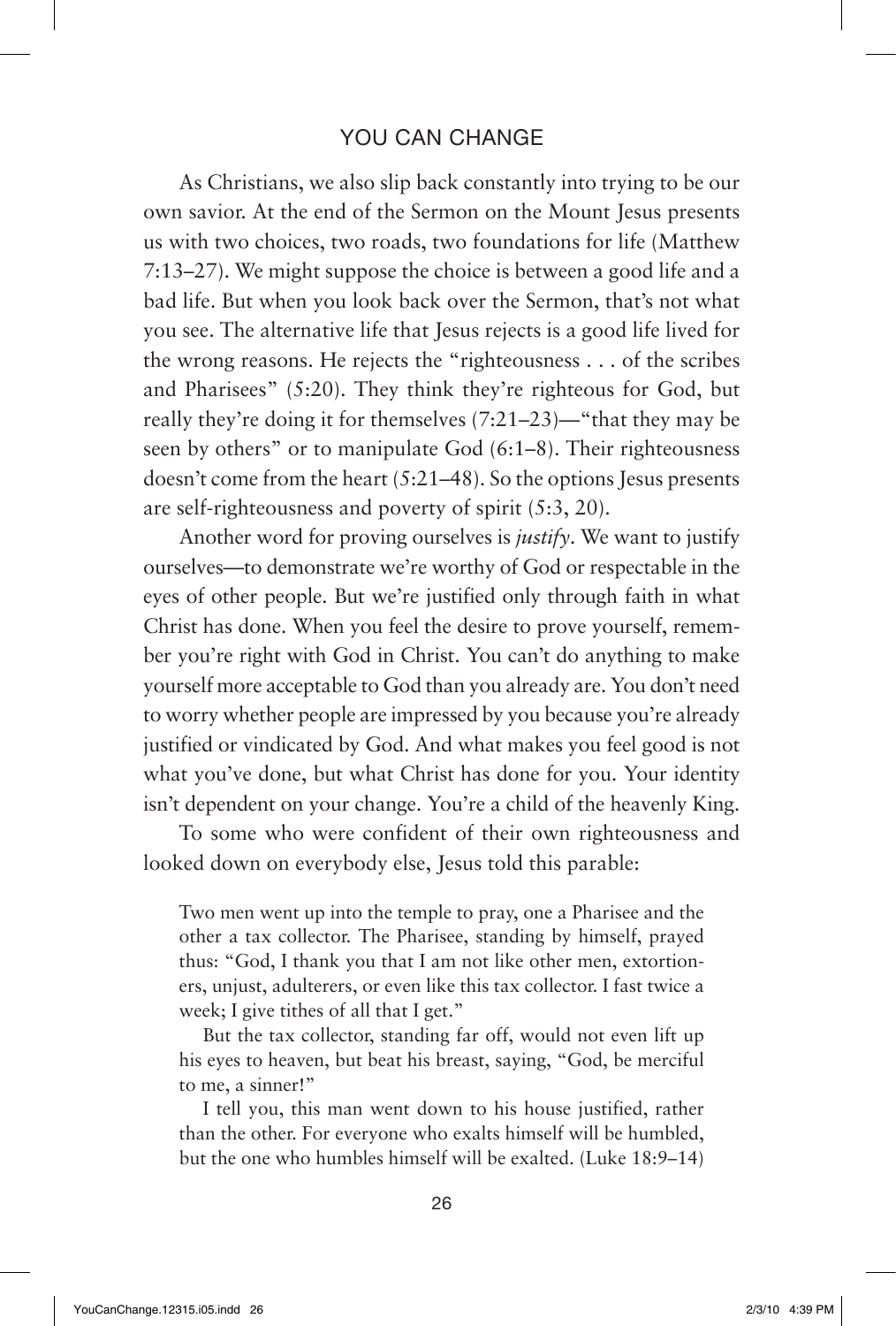The Pharisee wanted to impress God. That's why he listed his achievements. Jesus said he "prayed about himself" (v. 11, niv). And he wanted to impress other people. That's why he stood up in a prominent place (Matthew 6:5). And no doubt he was pretty impressed with himself. He certainly judged himself better than the tax collector.

The tax collector, on the other hand, didn't think he was impressive. He stood at a distance from other people. He didn't claim to be good in any way. He could only cry out to God for mercy. But, said Jesus, it was the tax collector who went home "justified." The Pharisee tried to justify himself, but he was not justified. The tax collector relied only on God's mercy, and he was justified.

I remember telling a man that his alcoholic daughter was getting baptized. He was shocked and even a little angry. He had always thought of himself as someone who was good enough for God. In fact his life was a mess in all sorts of ways, but he maintained the illusion that he was okay with God by pointing out other people's faults. At least he could think of himself as better than them. But suddenly here was his alcoholic daughter entering the kingdom of God. She wasn't good enough for God, but now that didn't seem to matter. His basis for acceptance with God was suddenly turned upside-down.

Here's the real problem with changing to impress: God has given his Son for us so that we can be justified. Jesus died on the cross, separated from his Father, bearing the full weight of God's wrath so that we can be accepted by God. When we try to prove ourselves by our good works, we're saying, in effect, that the cross wasn't enough.

Imagine you owe a huge debt that has left you languishing in poverty. Then some relatives come along and pay off your creditors. They give everything that is needed, at great cost to themselves. But then you try to give them some loose change as repayment. You let everyone know you helped repay the debt, that it was a joint effort. That would be pointless and insulting.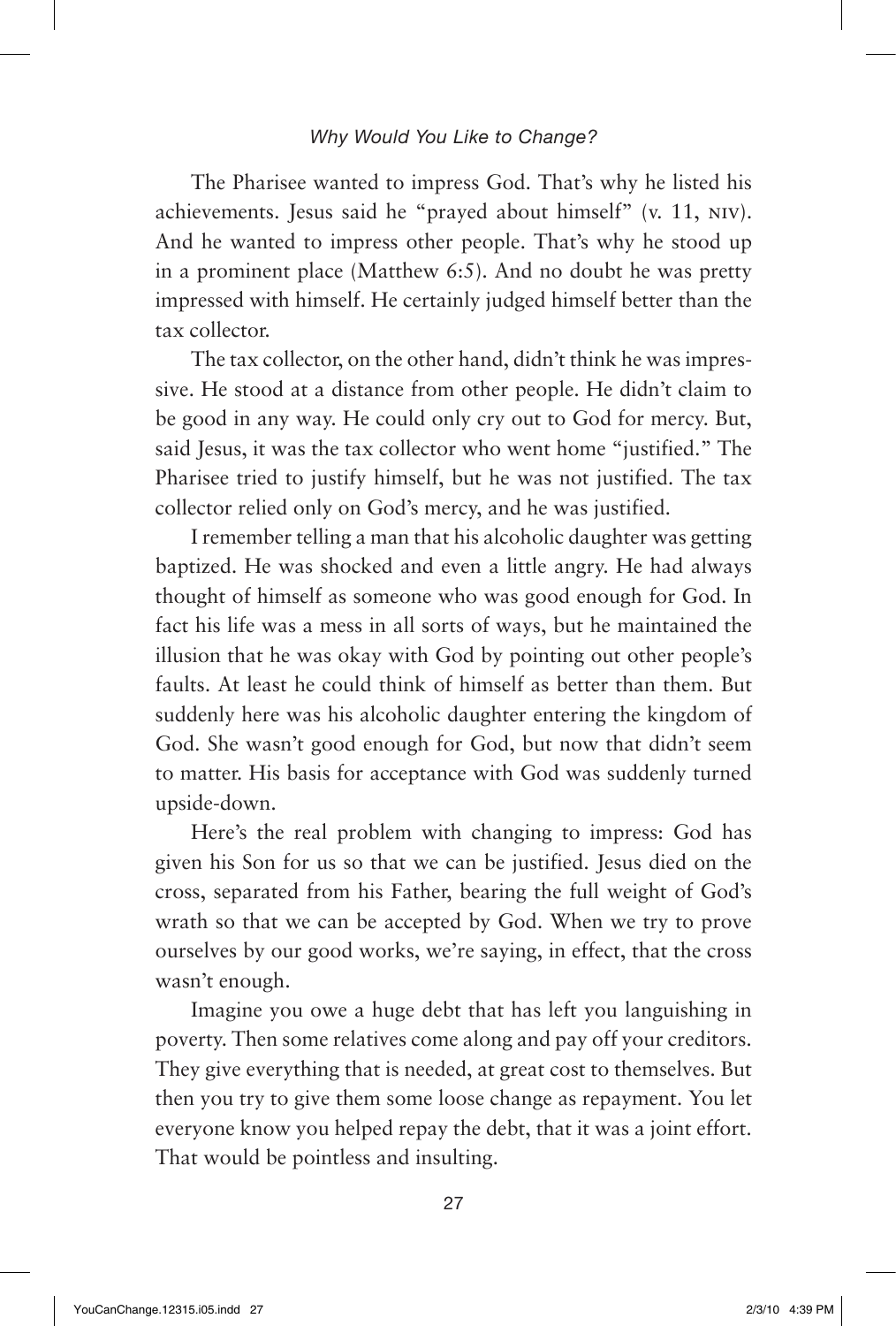We don't do good works so we can be saved; we are saved so we can do good works. "For by grace you have been saved through faith . . . not a result of works. . . . For we are his workmanship, created in Christ Jesus for good works, which God prepared beforehand, that we should walk in them" (Ephesians 2:8-10). Because they can't grasp the order of salvation and good works, many unbelievers never enjoy salvation. But it's also true that because many believers don't fully grasp the order of salvation and good works, they don't enjoy the good works of holiness.

*Many people change their behavior, but their motives and desires are still wrong; so their new behavior is no more pleasing to God than their old behavior.*

*You will cleanse no sin from your life that you have not first recognized as being pardoned through the cross.* This is because holiness always starts in the heart. The essence of holiness is not new behavior, activity, or disciplines. Holiness is new affections, new desires, and new motives that then lead to new behavior. If you don't see your sin as completely pardoned, then your affections, desires, and motives will be wrong. You will aim to prove yourself. Your focus will be the consequences of your sin rather than hating the sin itself and desiring God in its place.

Many people change their behavior, but their motives and desires are still wrong; so their new behavior is no more pleasing to God than their old behavior. Consider an alcoholic who gives up drink because he fears social stigma or wants to save his marriage or doesn't want to end up in the gutter. It's good that he's given up drink, but he isn't more holy in God's sight because he's still motivated by selfish desires that exclude God. Or consider a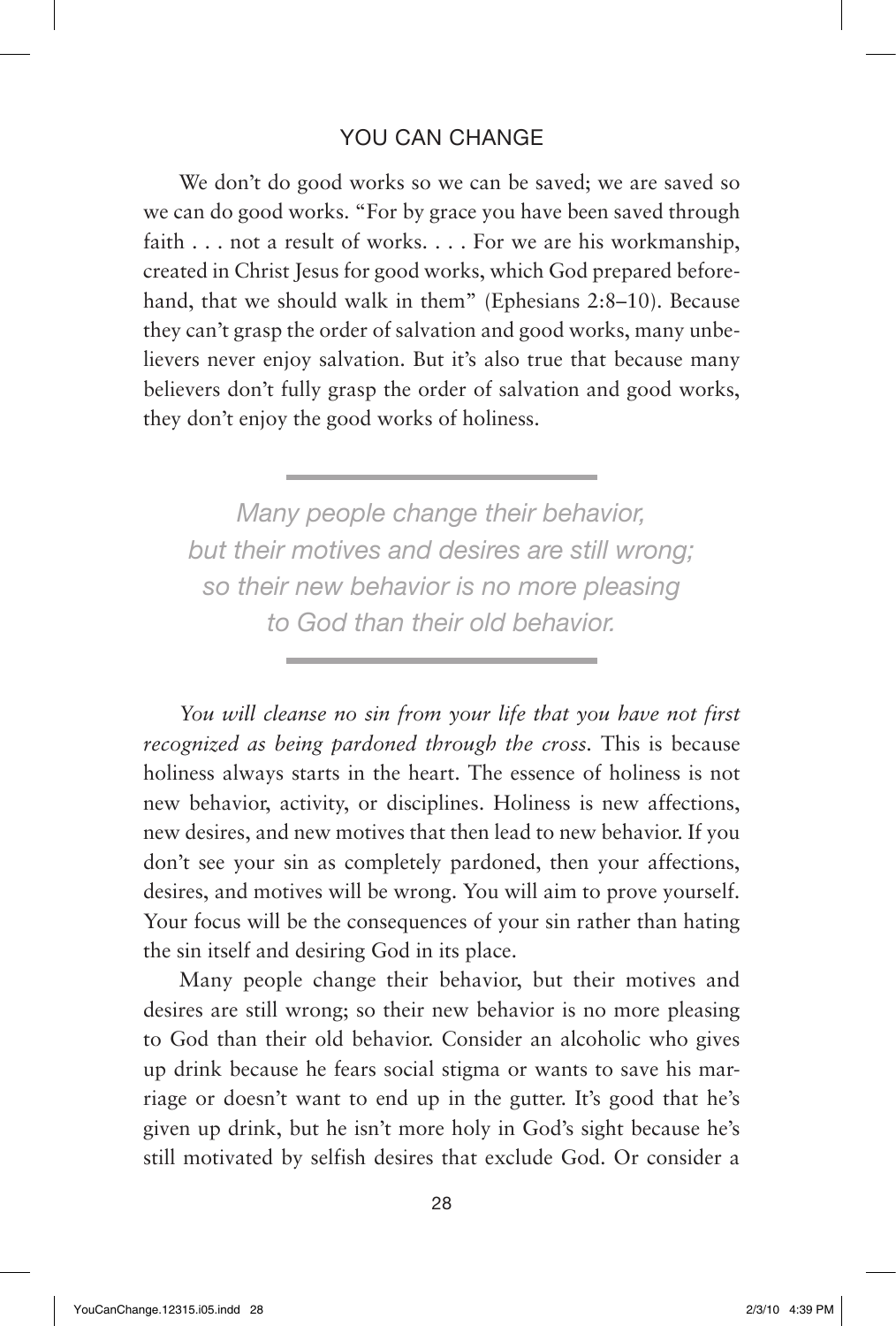Christian who goes to a prayer meeting to impress people or feel good about herself or avoid a Christian friend's rebuke. Her behavior has changed, but her motives and desires are unchanged. This isn't holiness (though it may be that praying with other Christians contributes to a change of affections). John Piper says, "Conversion is the creation of new desires, not just new duties; new delights, not just new deeds; new treasures, not just new tasks."<sup>2</sup>

The great nineteenth-century preacher Charles Spurgeon illustrates this point with the story of a humble gardener who presents a bunch of carrots to his king because he so esteems and loves his sovereign.<sup>3</sup> The king rewards his love with a plot of land so he can continue to bless his kingdom. A courtier sees this and thinks, "An acre of land for a bunch of carrots—what a deal!" So the next day the courtier presents the king with a magnificent horse. The wise king, discerning his heart, simply accepts the gift with a "thank you." When the courtier is disconsolate, the king explains, "The gardener gave me the carrots, but you have given *yourself* the horse. You gave not for love of me but for love of yourself in the hope of a reward." Are you feeding the hungry or are you feeding yourself? asks Spurgeon. Are you clothing the naked or are you seeking your own reward? Are you serving God or serving yourself? The Bible talks often of reward, but that reward is God himself—the joy of knowing and pleasing the God we love and in whom we delight.

We don't change so we can prove ourselves to God. We're accepted by God so we can change. God gives us a new identity, and this new identity is the motive and basis for our change.

# *A New Identity*

Again and again in the New Testament we are called to be what we are. It's not about achieving something so we can impress. It's about living out the new identity that God gives us in Jesus.

His divine power has granted to us all things that pertain to life and godliness, through the knowledge of him who called us to his own glory and excellence, by which he has granted to us his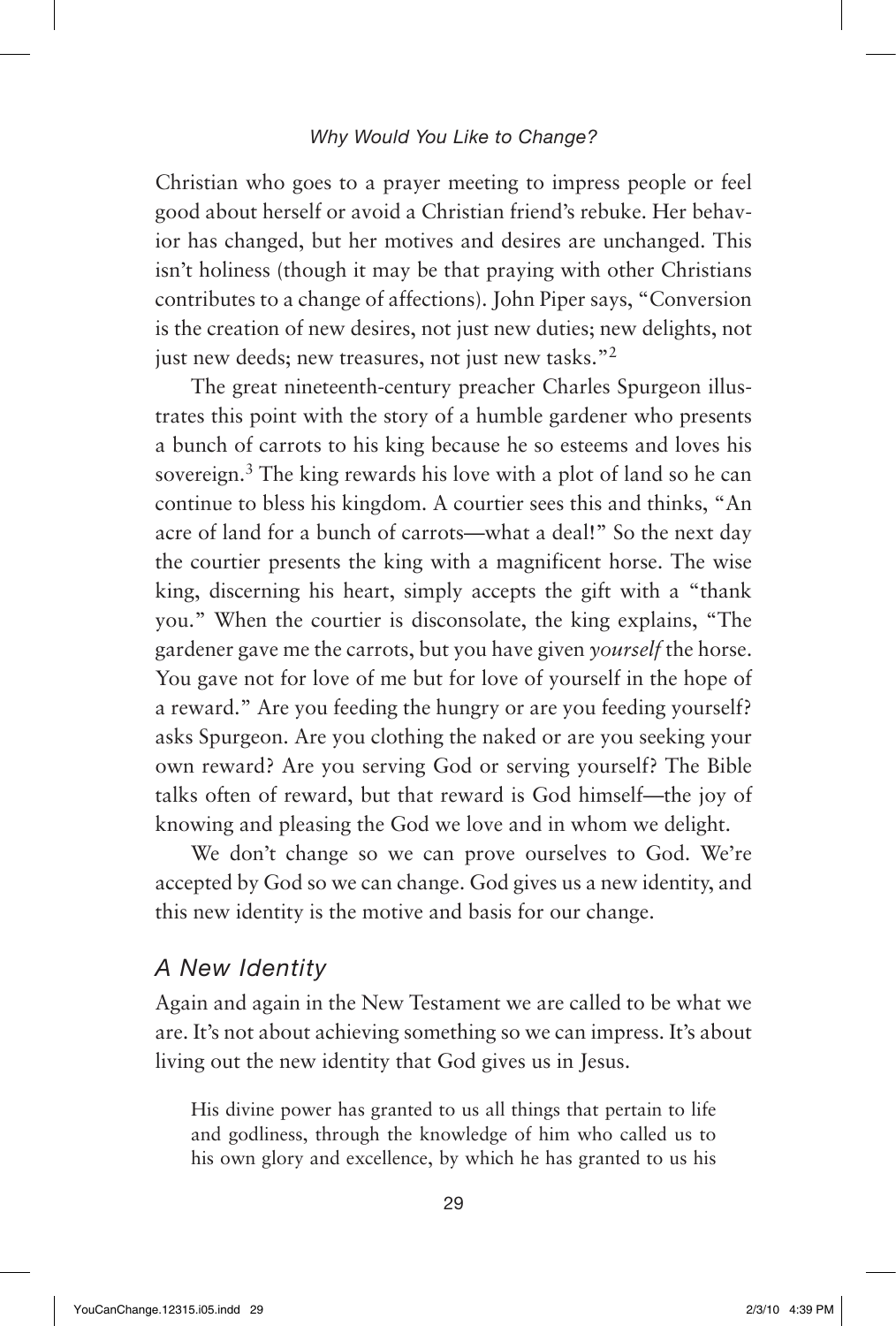precious and very great promises, so that through them you may become partakers of the divine nature, having escaped from the corruption that is in the world because of sinful desire. For this very reason, make every effort to supplement your faith with virtue, and virtue with knowledge, and knowledge with self-control, and self-control with steadfastness, and steadfastness with godliness, and godliness with brotherly affection, and brotherly affection with love. For if these qualities are yours and are increasing, they keep you from being ineffective or unfruitful in the knowledge of our Lord Jesus Christ. For whoever lacks these qualities is so nearsighted that he is blind, having forgotten that he was cleansed from his former sins. (2 Peter 1:3–9)

We don't need anything new to be godly because we already have all we need. The great and precious promises that shape our new identity enable us to be like God. Growth in godliness begins with faith in those promises. Notice the problem when someone is ineffective and unproductive. He's "forgotten that he was cleansed from his former sins." He's lost sight of his new identity.

Let's look at three ways in which the Bible talks about our new identity and see how they provide us with strong motives for change.

### *You Are a Child of the Father*

When the right time came, God sent his Son, born of a woman, subject to the law. God sent him to buy freedom for us who were slaves to the law, so that he could adopt us as his very own children. And because we are his children, God has sent the Spirit of his Son into our hearts, prompting us to call out, "Abba, Father." Now you are no longer a slave but God's own child. And since you are his child, God has made you his heir. . . . For you have been called to live in freedom, my brothers and sisters. But don't use your freedom to satisfy your sinful nature. Instead, use your freedom to serve one another in love. (Galatians 4:4–7; 5:13, NLT; see also Romans 6:15–23)

We used to be slaves to sin. We all know this if we stop to think about it. Remember the times you've tried to change but failed. Think about how you don't live up to your own standards. Think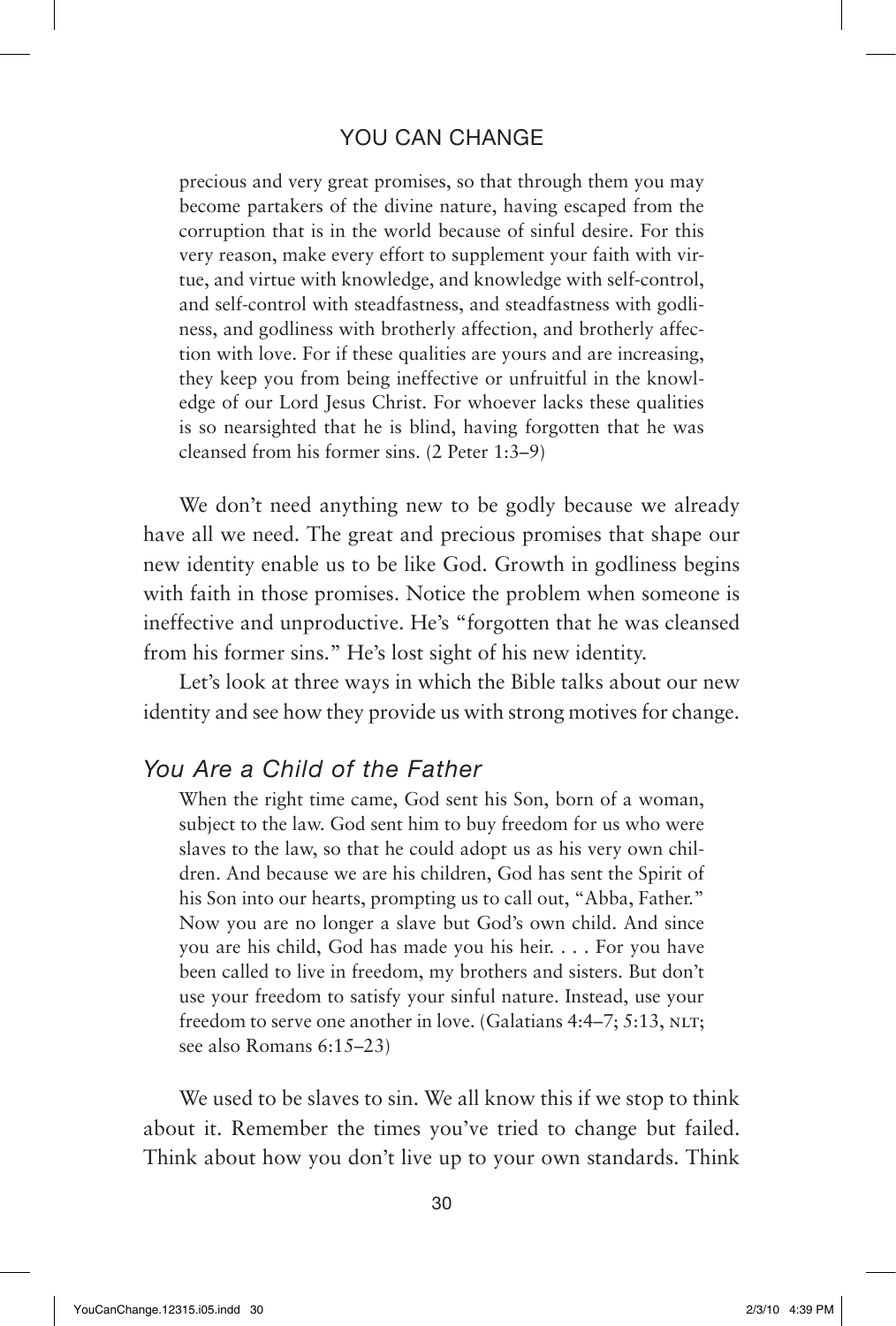about those New Year's resolutions that lasted only into the second week of January. We can't be the people we want to be, let alone people who are like Jesus.

*But God sent his Son to buy our freedom. We're no longer slaves with a slavemaster. Now we're children with a Father.*

We were also slaves to the law. Paul is talking about the law of Moses, but what he says is also true of any attempt to change by using a set of rules. Instead of setting us free, law crushes us. The best it can do is show us how far we are from being the people we should be. It makes us terrified of stepping out of line.

But God sent his Son to buy our freedom. We're no longer slaves with a slavemaster. Now we're children with a Father. We don't have to worry about proving ourselves because God says, "You're my child." We don't have a spirit of fear, but a Spirit who prompts us to cry, "Abba, Father." We don't have to worry about the future because God has made us his heirs so that all his resources are ours. G. C. Berkouwer says, "The adoption to sons—that is the foundation of sanctification, the only foundation. . . . In his faith each has all the possession he requires and can therefore freely and lovingly devote his entire life to the service of his fellowman."4

We were slaves of sin, and now we are children of God. It would be crazy to go on living as slaves and not as children. Freedom doesn't mean we can sin; that's not freedom, that's going back into slavery. Imagine an alcoholic whose addiction has wrecked his life. Someone kindly puts him through rehab, and after several months he leaves, free from his addiction. He's not going to say, "I'm free at last, so I'm going to get drunk." That's not freedom. That's returning to his old slavery.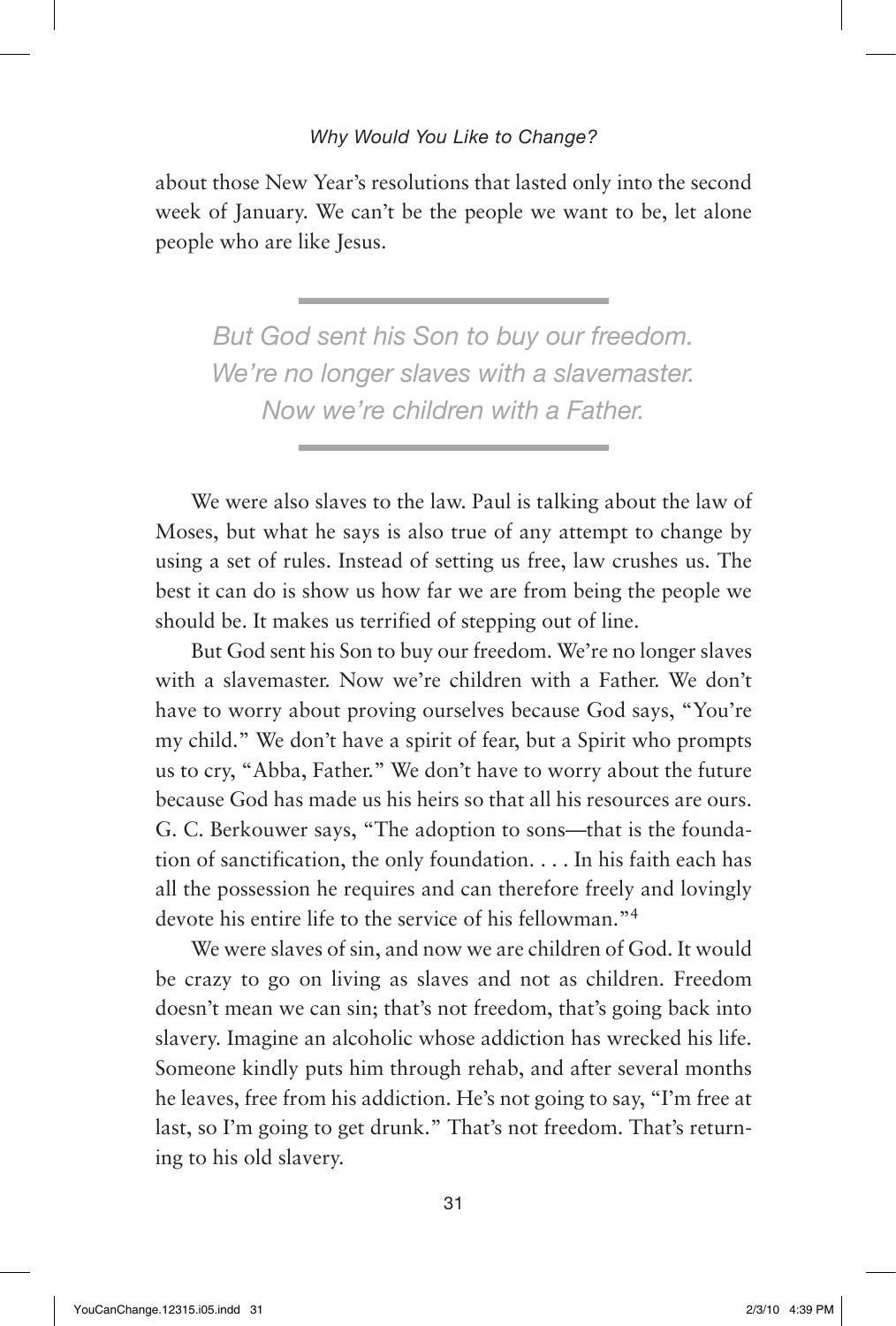It was Sophie's first day with her adoptive parents. She stalked nervously around her new home, fearing one of the beatings she was used to getting if something got broken. The toys in her room went untouched; she couldn't quite believe they were hers. At dinner she secretly stuffed food into her pocket: you never knew where your next meal would come from when you were on the streets. That night she felt so alone in her big room. She would have cried if she hadn't long since learned to suppress her emotions.

Now listen to her new mother one year later: "She crawled into bed with me last night because she was having a bad dream. She curled up next to me, put her head on my chest, told me that she loved me, smiled, and went to sleep. I nearly cried with contentment<sup>"</sup>

Sophie had a new identity on day one. She'd become a child in a new family. But initially she still lived like a child of the street. Her actions and attitudes were shaped by her old identity. Christians too have a new identity. And we're to live out our new identity, to be what we are. So don't live like a slave when you can live like a child of the King of heaven.

### *You Are the Bride of the Son*

Husbands, love your wives, as Christ loved the church and gave himself up for her, that he might sanctify her, having cleansed her by the washing of water with the word, so that he might present the church to himself in splendor, without spot or wrinkle or any such thing, that she might be holy and without blemish. (Ephesians 5:25–27)

The church is the bride of Christ. He has loved us, wooed us, cleansed us, rescued us, and won us. Our relationship with Christ is a relationship of love and intimacy. It is a union—an exclusive union.

Why do I bring my wife a cup of tea in bed in the mornings? It's not because I need to make her mine. She's already my wife, just as Christ is already my bridegroom. It's not because I need to make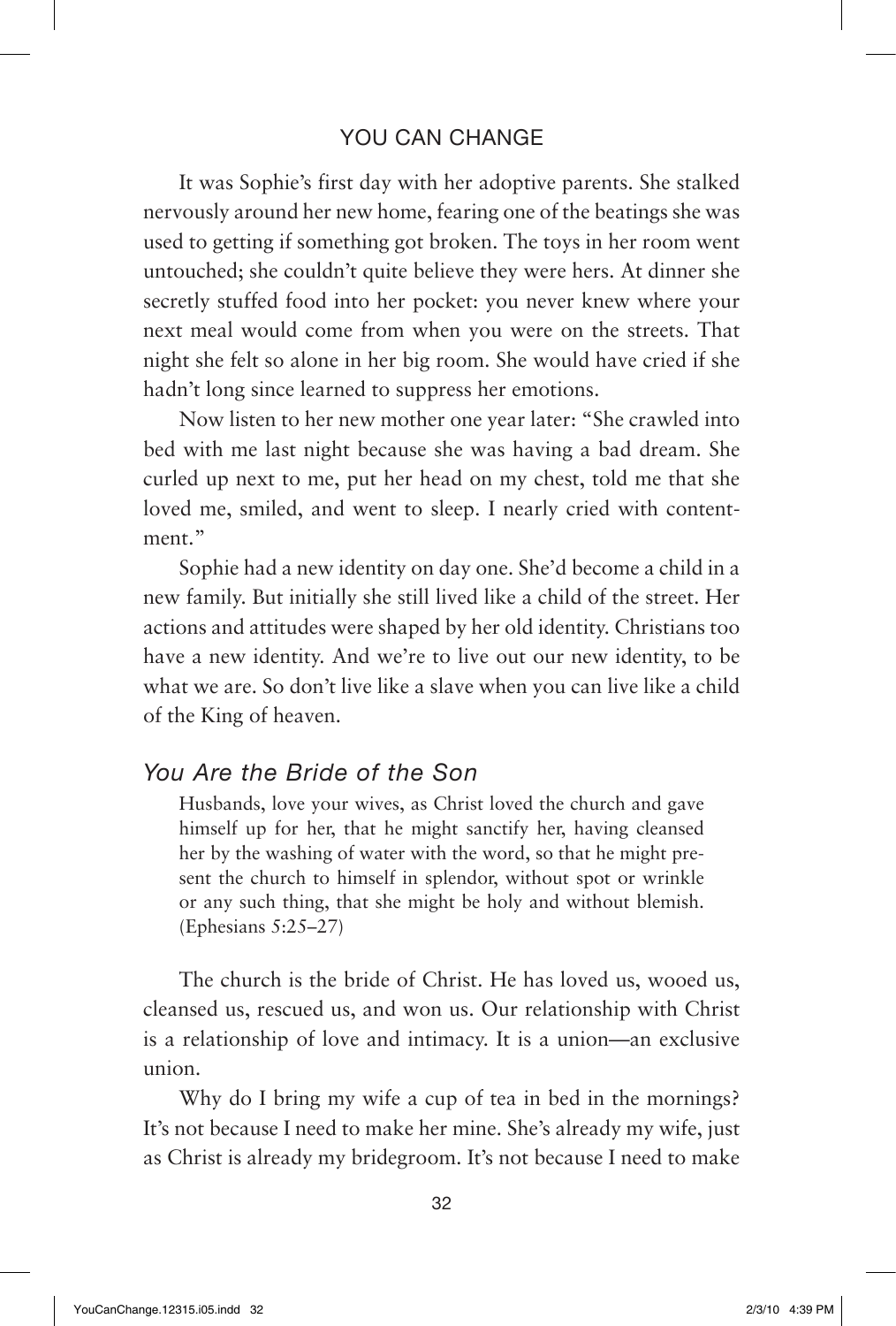sure she won't leave me. She's committed herself to me with the covenant promises of marriage, just as Christ has committed himself to me with covenant promises. It's not even so she'll treat me well. She often treats me well even when I treat her badly, just as Christ is always gracious toward me even when I don't deserve it. No, I try to please my wife because I love her and because she loves me. I delight in delighting her. So it is with Christ. Christ is our lover, our partner, and our bridegroom, and so we live for him, want to please him, and do what he asks. The more my wife loves me, the more I find myself loving her. Christ has loved me with infinite love, giving himself for me on the cross. He loved me when I was unlovely. If I'm holy, clean, or radiant, it's only because he made me so. And so I love him and live for him.

The Bible often describes sin as "adultery" (Jeremiah 3:7–8; 5:7; Ezekiel 23:37; Matthew 12:39; James 4:4; Revelation 2:22). Sin is like adultery because it's a betrayal of our true and best love. Why would you commit that sin? The "love" of an adulterous lover is no love at all. Sin doesn't love us. It tries to use us, abuse us, enslave us, control us, and ultimately destroy us. Sin takes from us and gives nothing in return. It may use enticing and seductive lies. It may promise the world. But it's all lies. Sin never brings true and lasting satisfaction. Why would you leave a husband as good, loving, gracious, strong, able, and beautiful as Jesus for some cheap alternative? This is how Paul put it to the Christians in Corinth: "For I feel a divine jealousy for you, since I betrothed you to one husband, to present you as a pure virgin to Christ. But I am afraid that as the serpent deceived Eve by his cunning, your thoughts will be led astray from a sincere and pure devotion to Christ" (2 Corinthians 11:2–3). One woman put it to me like this: "As a child I dreamed of my wedding day, of walking down the aisle in a beautiful white dress. In none of my dreams was my dress covered in dirt and grime."

We're to live out our new identity, to be what we are. And this means being a pure, devoted, loving bride of Christ.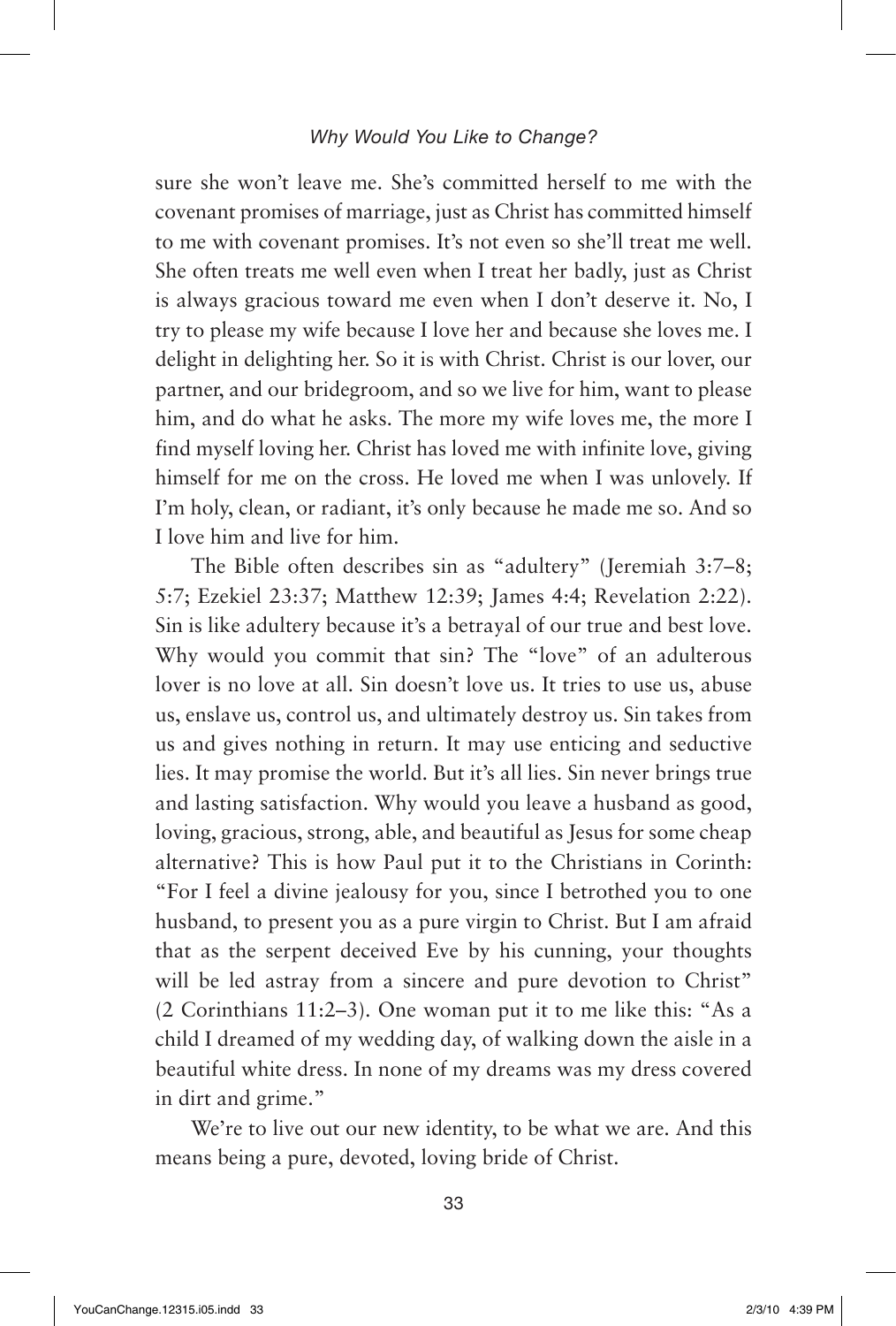# *You Are the Home of the Holy Spirit*

Flee from sexual immorality. Every other sin a person commits is outside the body, but the sexually immoral person sins against his own body. Or do you not know that your body is a temple of the Holy Spirit within you, whom you have from God? You are not your own, for you were bought with a price. So glorify God in your body. (1 Corinthians 6:18–20)

The temple in the Old Testament was a holy place. Nothing impure was allowed. Now we are the holy place of God. Our lives, and our life together as a Christian community, are sacred spaces, consecrated to God.

Christians have come to use the term *sanctification* to describe the lifetime process of change into Christ's likeness. But when the New Testament talks about Christians being sanctified, it usually refers to a past, definitive action by  $God.^5$ . We have been consecrated by God for his service and made new by the Holy Spirit. Our role is to live out this new identity as God's holy ones or saints. (*Transformation* might be a better term for what we call sanctification, but *sanctification* is now the term commonly used for this process of transformation.)

Imagine you've done the cleaning at home because you have guests coming. You've scrubbed the floors, cleaned the windows, tidied the rooms, and dusted the furniture. Everything is spick-andspan. And then you pop out to get some flowers from the shops, through the rain and mud. What do you do when you get back? Do you tramp your muddy feet through the house and shake out your wet clothes? No; you carefully take everything off at the door. You want to keep your home clean for your guests. The Holy Spirit has cleansed and washed us. He's given us a new start and a new life. He's come to make his home in us. He's consecrated our lives as his temple. Why would you want to mess that up by bringing in your dirty habits or returning to your filthy sins? Would you want a friend to live in a trash bin?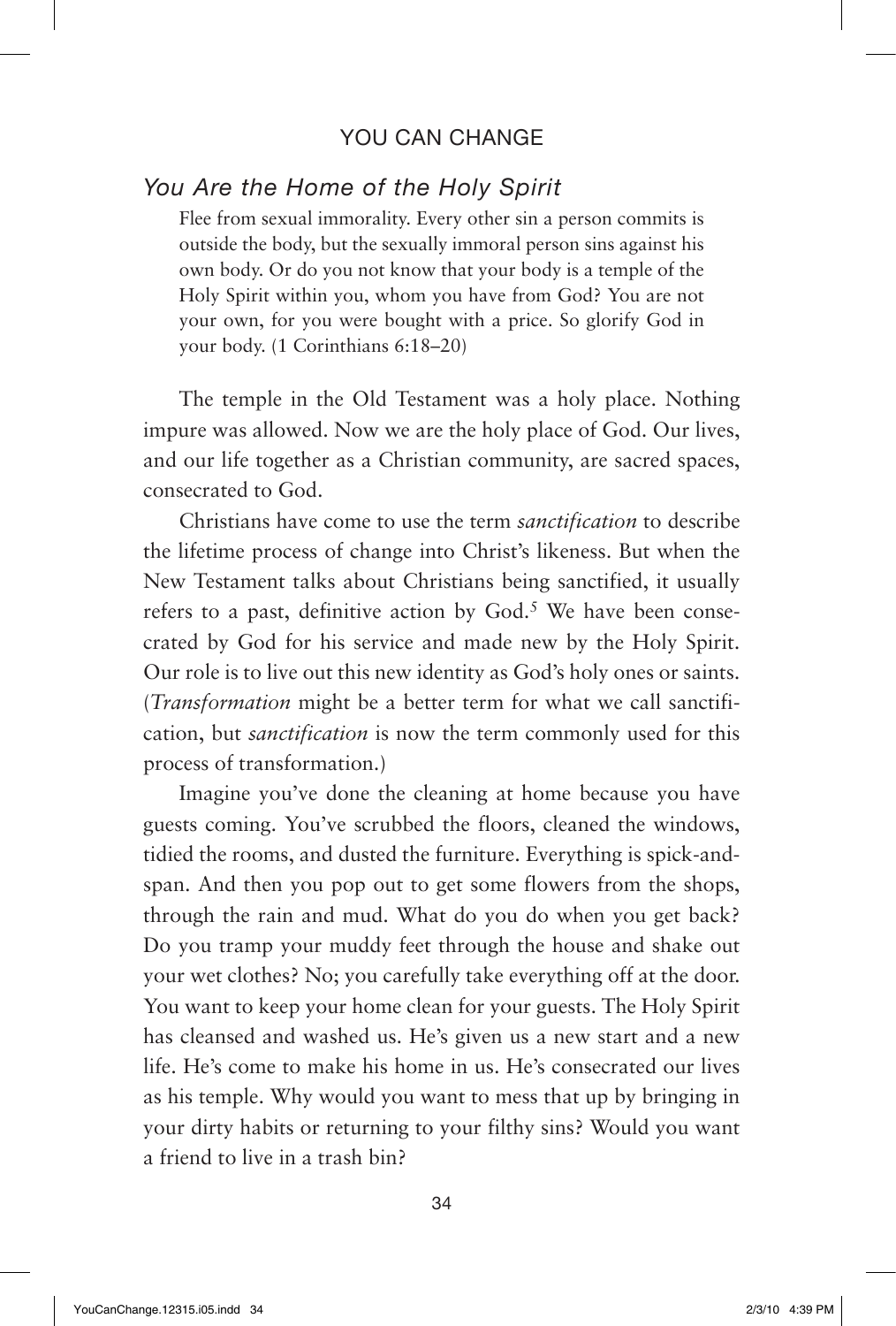We're to live out our new identity, to be what we are. And that means being a holy temple for God's Spirit.

The challenge for us is to let these new identities define us on Monday mornings. It's easy to sing about being a child of God or the bride of Christ on a Sunday. The challenge is to think of ourselves as children of God in the classroom on a Monday morning when our classmates jeer at the way we live. The challenge is to think of ourselves as the bride of Christ in the office when the banter is coarse and the ambitions are worldly and as the home of the Holy Spirit in the supermarket, when everything feels mundane and dreary.

### *Freedom and Love*

Let's sum up our motive for change: *to enjoy the freedom from sin and delight in God that God gives to us through Jesus.* I want to highlight four things arising from this definition.

*All too often we think of holiness as giving up the pleasures of sin for some worthy but drab life. But holiness means recognizing that the pleasures of sin are empty and temporary, while God is inviting us to magnificent, true, full, and rich pleasures that last forever.*

First, *growing in holiness is not sad, dutiful drudgery*. It's about joy. It's discovering true joy—the joy of knowing and serving God. There is self-denial, sometimes hard and painful, but true self-denial leads to gaining your life (Mark 8:34–37). There will be times when we act out of duty, but we do this believing that duty leads to joy, that denying ourselves leads to gaining our life (Mark 8:35–36).6 How often have you reluctantly dragged yourself out on a cold night to pray with others only to find yourself energized and blessed?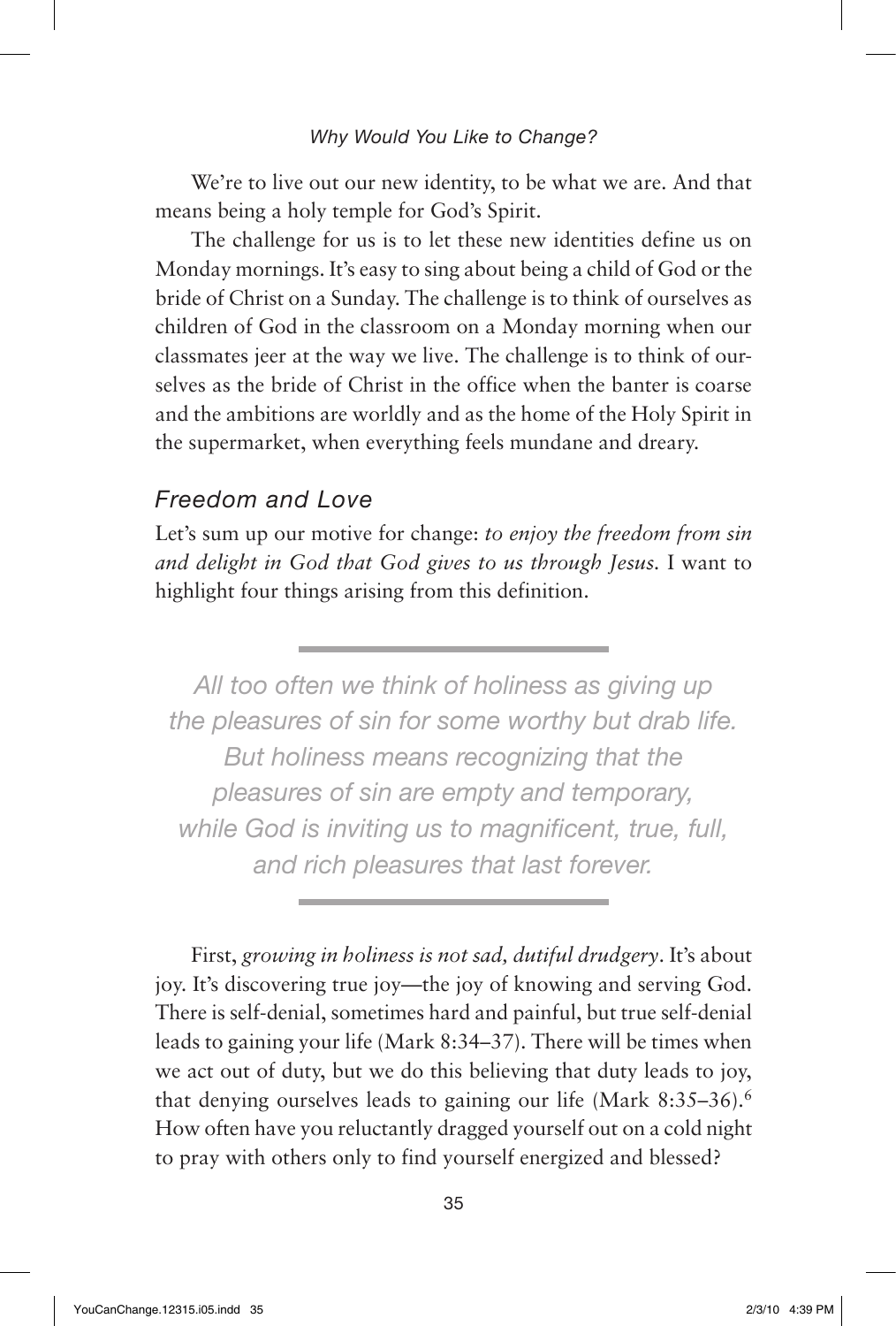Second, *change is about living in freedom*. We refuse to go back to the chains and filth of our sin. We live in the wonderful freedom that God has given us. We're free to be the people we should be.

Third, *change is about discovering the delight of knowing and serving God*. Our job is to stop wallowing around in the dirt and instead to enjoy knowing God, to give up our cheap imitations and enjoy the real thing. All too often we think of holiness as giving up the pleasures of sin for some worthy but drab life. But holiness means recognizing that the pleasures of sin are empty and temporary, while God is inviting us to magnificent, true, full, and rich pleasures that last forever.

Fourth, *becoming like Jesus is something that God gives to us*. It's not an achievement that we offer to him. It's enjoying the new identity he has given us in Christ. It begins with his work for us. He has set us free from sin and offers us a relationship with himself.

It's as if there are two feasts: the feast of God and the feast of sin. We're invited to both. God invites us to find satisfaction in him. Sin entices us, with its lies, to look for satisfaction in sin. So we're double-booked. All the time we have to choose which feast to attend. This is God's invitation to us:

Come, everyone who thirsts, come to the waters; and he who has no money, come, buy and eat! Come, buy wine and milk without money and without price. Why do your spend your money for that which is not bread, and your labor for that which does not satisfy? Listen diligently to me, and eat what is good, and delight yourselves in rich food. (Isaiah 55:1–2)

Sin promises so much. But it doesn't deliver, and it charges a high price—broken lives, broken relationships, broken hopes. Ultimately the wages of sin is death. But God offers us a feast that satisfies. He offers delight for our souls. The motivation for change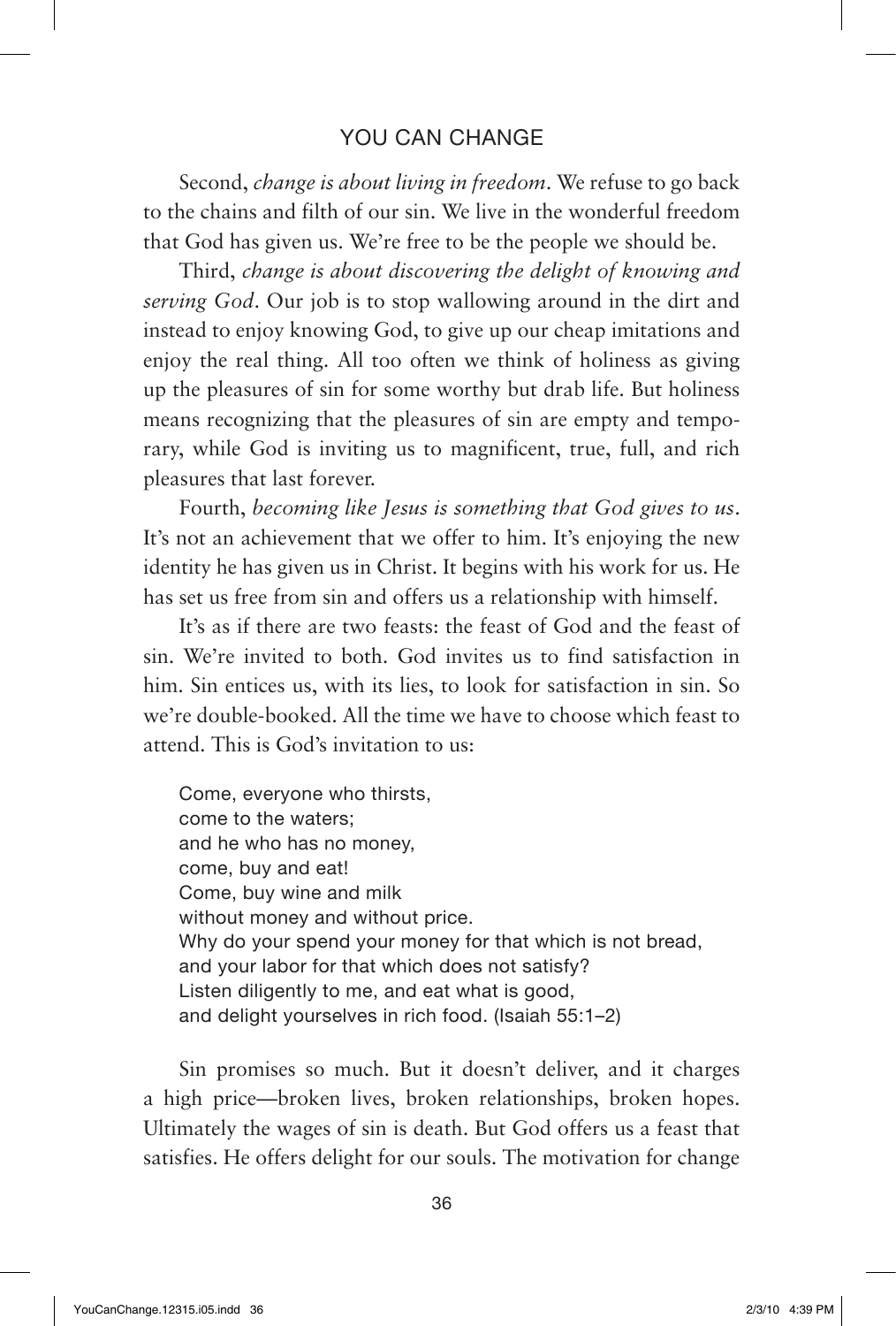and holiness is this: God's feast is so much better! And the price tag reads, "No cost." There's no charge. It's his gift to us.

Which feast are you going to attend today?

# *Reflection*

1. Take a look at the following paragraphs. I've taken some verses from the Bible and made them say the *opposite* of what they actually say. See if you can turn them back into what they really say. You can check by looking at Romans 5:1–2 and Ephesians 2:8–10.

- When we prove ourselves by living a good life, we have peace with God through what we do. It's what we do that gives us access to God's blessing and a good standing in people's eyes. This means we can worry less about whether we'll share God's glory.
- It's by changing that our problems will be sorted out, through working hard. It's up to us. This is what we can do for God. We're saved by what we do, so we can prove ourselves. If we do the good works that God plans for us, then we can become God's masterpiece, new people in Christ Jesus.

2. Identify when sin made one of the following promises in your experience. *What did it actually deliver?*

- Sin promises fun and excitement, but it delivers pain and tragedy.
- Sin promises freedom, but it delivers slavery and addiction.
- Sin promises life and fulfillment, but it delivers emptiness, frustration, and death.
- Sin promises gain, but it delivers loss.
- Sin promises that we can get away with it, but the fact is, we don't.7

# *Change Project*

### *Why would you like to change?*

### *Do you really want to change?*

- Does the thought of becoming like Jesus make you feel sad?
- Do you think your life will become boring, unsatisfying, and hard?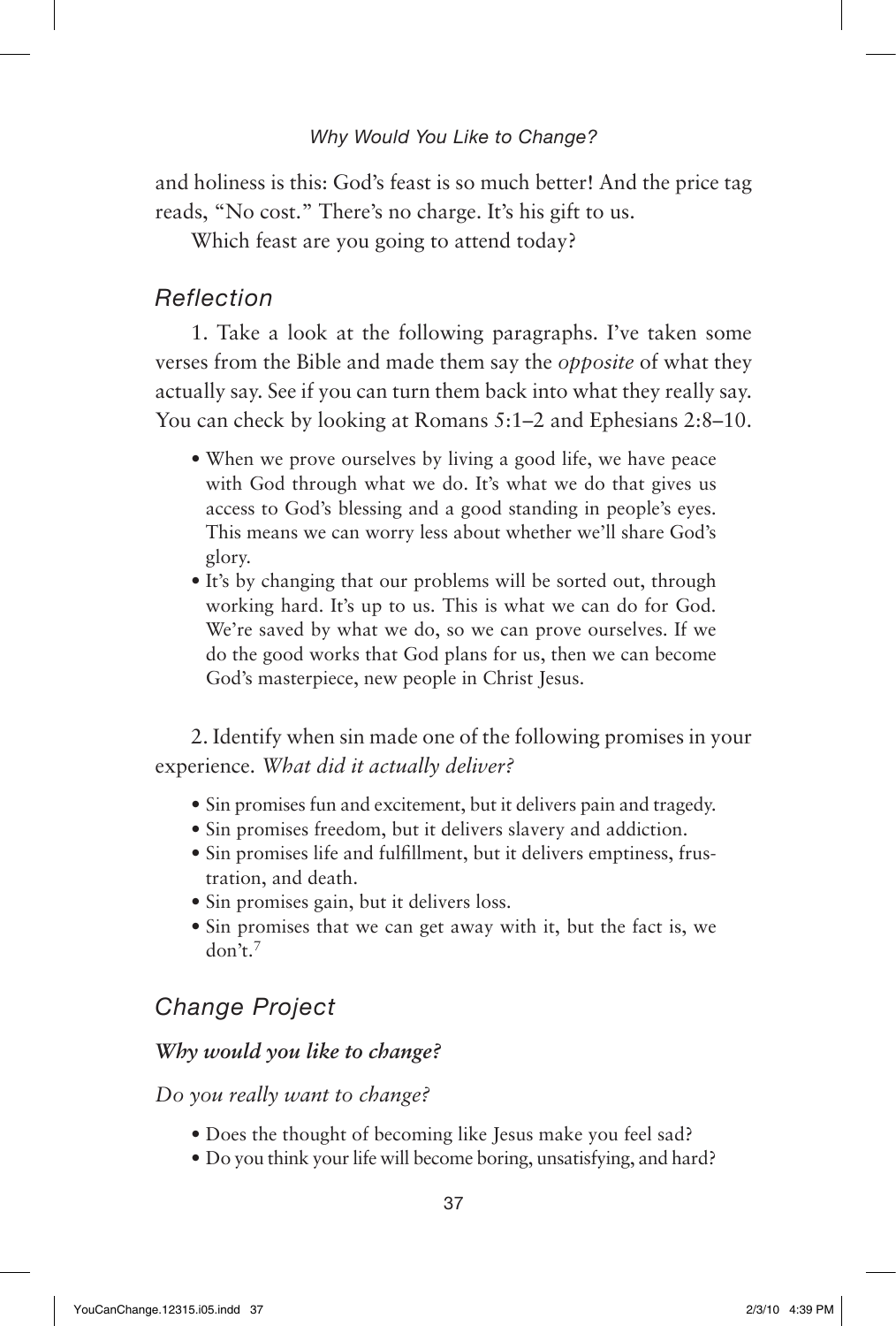• Do you think of giving up sin as an unpleasant duty you need to do to win God's approval?

*Do you want to change for the wrong reasons?* Do you sometimes think:

- God won't bless me today because I've let him down?
- God will answer my prayers today because I've been good?
- I need to make it up to God because I've sinned?
- I need to change so God will accept me on the final day?

If you answered yes to any of these questions, you may be trying to change to impress God.

Do you sometimes:

- make sure people know about the good things you're doing?
- tell "little white lies" to cover up your failings?
- imagine people being impressed because you're so spiritual?
- feel like you've let yourself down when you sin?

If you answered yes to any of these questions, you may be trying to change to impress people or to feel good about yourself.

# *What do you think will happen if you're successful in your change project?*

What difference will it make to:

- God's love for you?
- people's opinion of you?
- how you view yourself?

### *What can you do to strengthen your desire to change?*

If you suspect you don't really want to change, think what you could do to strengthen your resolve. If you suspect you may want to change for the wrong reasons (to impress God, to impress people, or to feel good about yourself), then think what you could do to focus on your new identity in Christ.

Here are some ideas: